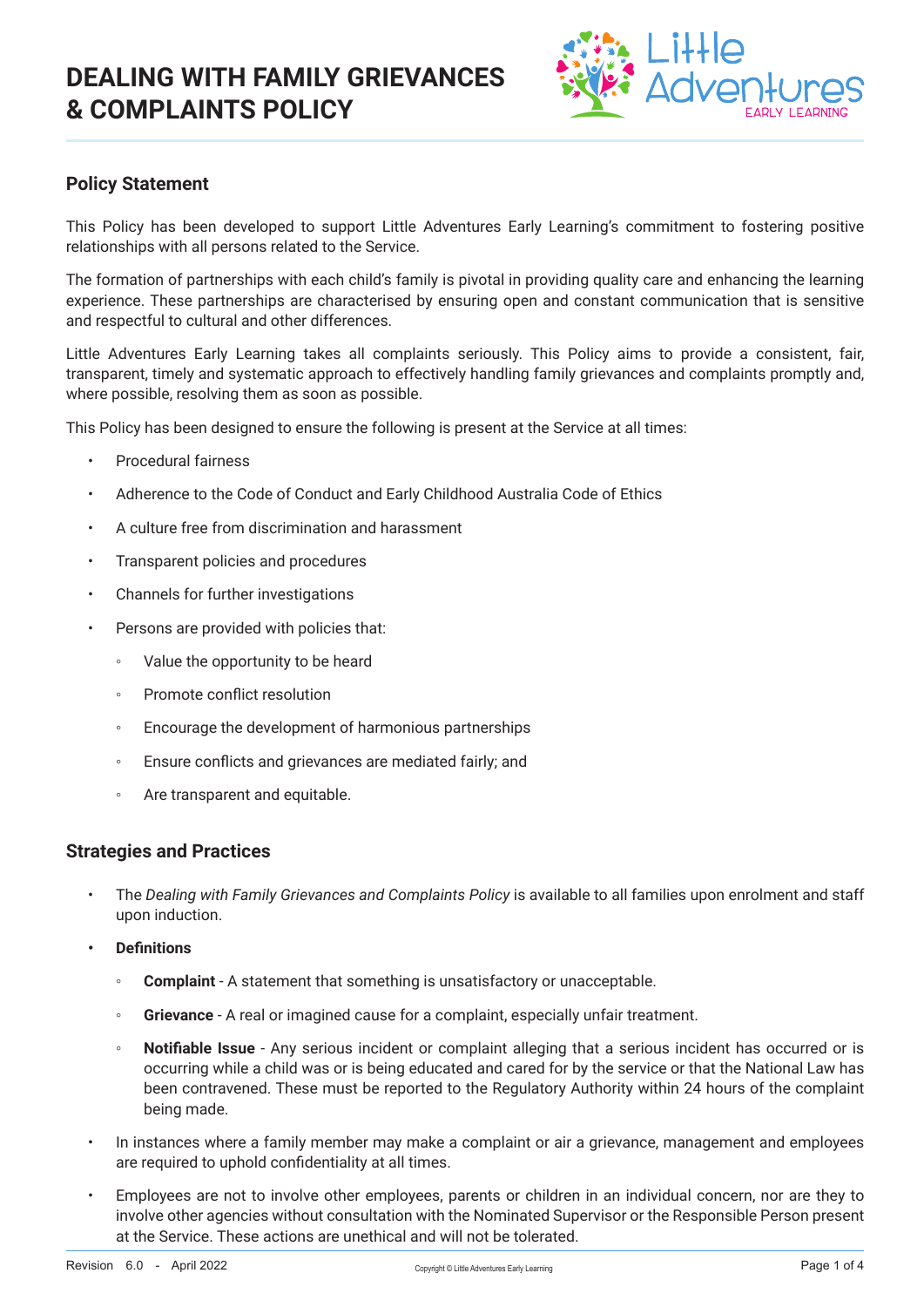# **DEALING WITH FAMILY GRIEVANCES & COMPLAINTS POLICY**



- All parties involved in a complaint are to show respect to one another and try to understand one another's point of view, without judgement and blame.
- If a complaint relates to a child protection matter, management and employees must follow the procedures outlined in the *Child Protection Policy* relating to the disclosure of abuse.
- The **Approved Provider** (in collaboration with the Nominated Supervisor) is responsible for:
	- Treating all grievances seriously and with priority.
	- Ensuring grievances remain confidential and reflect procedural fairness and natural justice.
	- Ensuring the Regulatory Authority is notified within 24 hours for those complaints and grievances that have been assessed as 'notifiable'.
	- Ensuring the name and telephone number of the Regulatory Authority is displayed prominently in the main entrance of the Service.
	- Ensuring the name and telephone number of the person at the service to whom complaints may be addressed is displayed prominently in the main entrance of the Service.
	- Investigating and dealing with complaints and grievances, even when the complainant reports directly to the Regulatory Authority.
	- Cooperating with any investigations carried out by the Regulatory Authority.
	- Ensuring all parents/guardians and employees are advised of this policy.
	- Ensuring the policy is available for inspection at all times.
	- The **Nominated Supervisor** is responsible for:
		- Treating all grievances seriously and with priority.
		- Ensuring grievances remain confidential and reflect procedural fairness and natural justice.
		- Responding to and resolving issues as they arise where practicable.
		- Modelling a respectful and problem-solving approach to any grievances or complaints and ensuring this is promoted across the Service.
		- Discussing all minor complaints directly with the persons involved as the first step in achieving a resolution.
		- Informing complainants of this policy.
		- Ensuring all complaints and grievances are recorded.
		- Notifying the Approved Provider of any instances that have escalated or are unable to be appropriately resolved in a timely manner.
		- Providing all relevant information to the Approved Provider on request in regard to the matter.
		- Assisting the Approved Provider in the investigations relating to a complaint.
		- Providing written notification to the involved parties, outlining the reasons, should the Service decide not to proceed with an investigation following the completion of initial enquiries.
		- Keeping accurate and timely records of all investigations and outcomes by recording all details and providing supporting file notes/documentary evidence if and when required.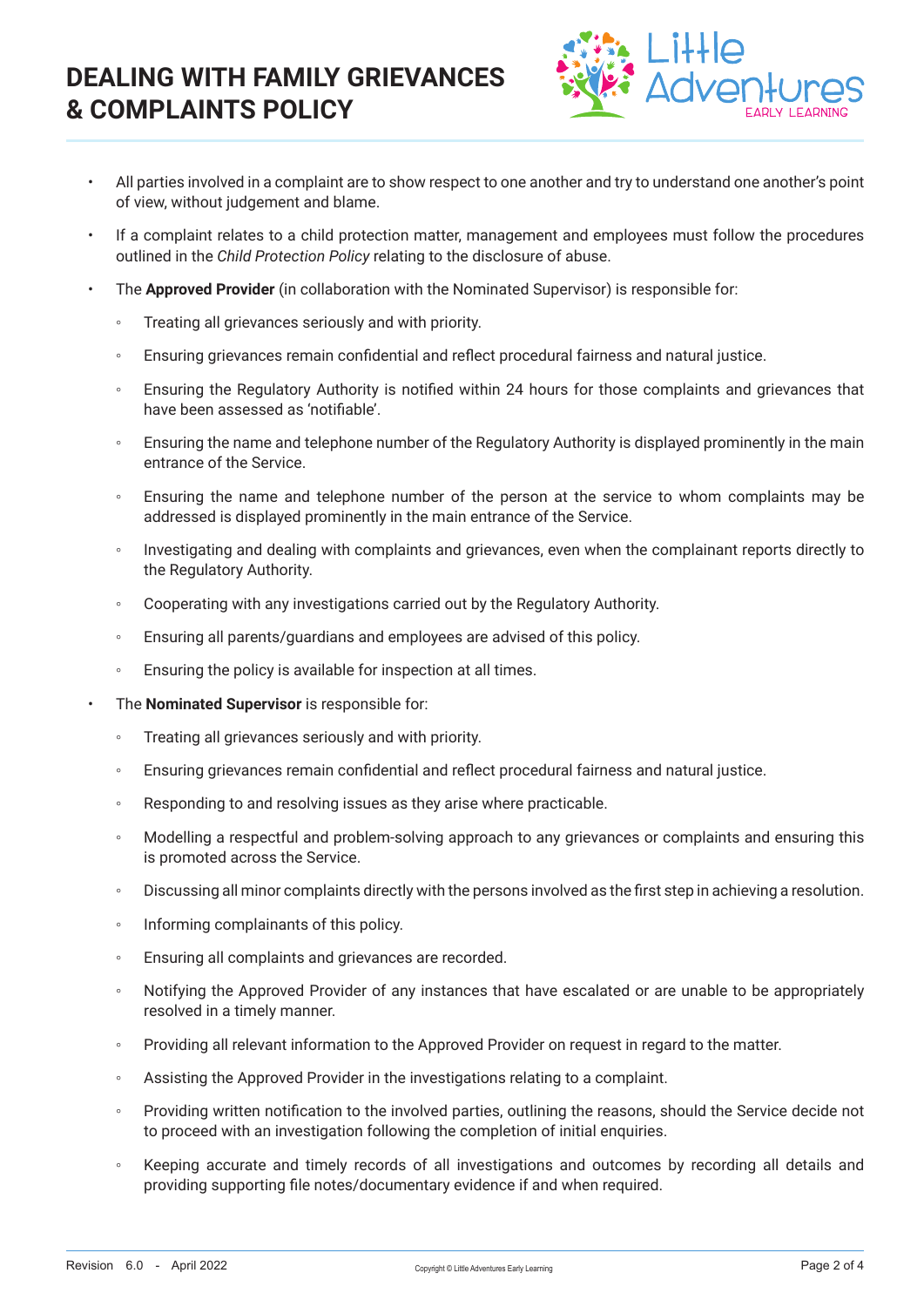

- **• Educators** are responsible for:
	- Ensuring they do not become involved in a complaint or grievance that does not involve them.
	- Ensuring they do not raise complaints with external bodies without first exhausting the Services' grievance policies.
	- Ensuring all complaints and grievances are recorded.
	- Report any grievances or complaints they receive, directly to the Nominated Supervisor or the Responsible Person on the premises at the time.
	- Ensuring confidentiality and professionalism is maintained at all times.
- **• Families** are responsible for:
	- Raising the complaint with an educator from their child's room in the first instance in an attempt to resolve the matter.
	- Communicating verbally or in writing to the Nominated Supervisor/Responsible Person, any concerns relating to the management or operation of the service as soon as practicable. If the grievance is about the Nominated Supervisor, the complaint will need to be raised with the Assistant Director/Responsible Person or the Approved Provider.
	- Raising any unresolved issues with the Approved Provider.
	- Always maintaining confidentiality.
- **• Making a Complaint**
	- The Service's processes for expressing complaints are included in the Family Handbook which is provided to all families upon the enrolment of their child or children.
	- Details of the Service's email address and telephone number, the email address of the Approved Provider, the contact details of the person at the service to whom complaints may be addressed, and the full contact details of the Regulatory Authority can be found in the Family Handbook as well as in the entrance to the Service.
- **• Direct Complaints**
	- Families can make a complaint directly to the Regulatory Authority where the complaint alleges that:
		- The safety, health or wellbeing of a child or children was or is being compromised while that child or children is or are being educated and cared for.
		- Relevant Legislation has been contravened.
- **• Managing a Complaint**
	- Wherever possible, Little Adventures Early Learning will endeavour to have the complaint dealt with immediately by the child's educator. If they feel they are unable to resolve the matter, it will be escalated to the Nominated Supervisor or Responsible Person.
	- In collaboration with the family, strategies will be implemented in order to resolve the grievance or complaint in a timely manner.
	- In circumstances where the Educator, Nominated Supervisor or Approved Provider feels they will have to share confidential information with another person to resolve the matter, or if the complaint is of a nature that requires a third party to be informed for legislative reasons, they will first notify the family.